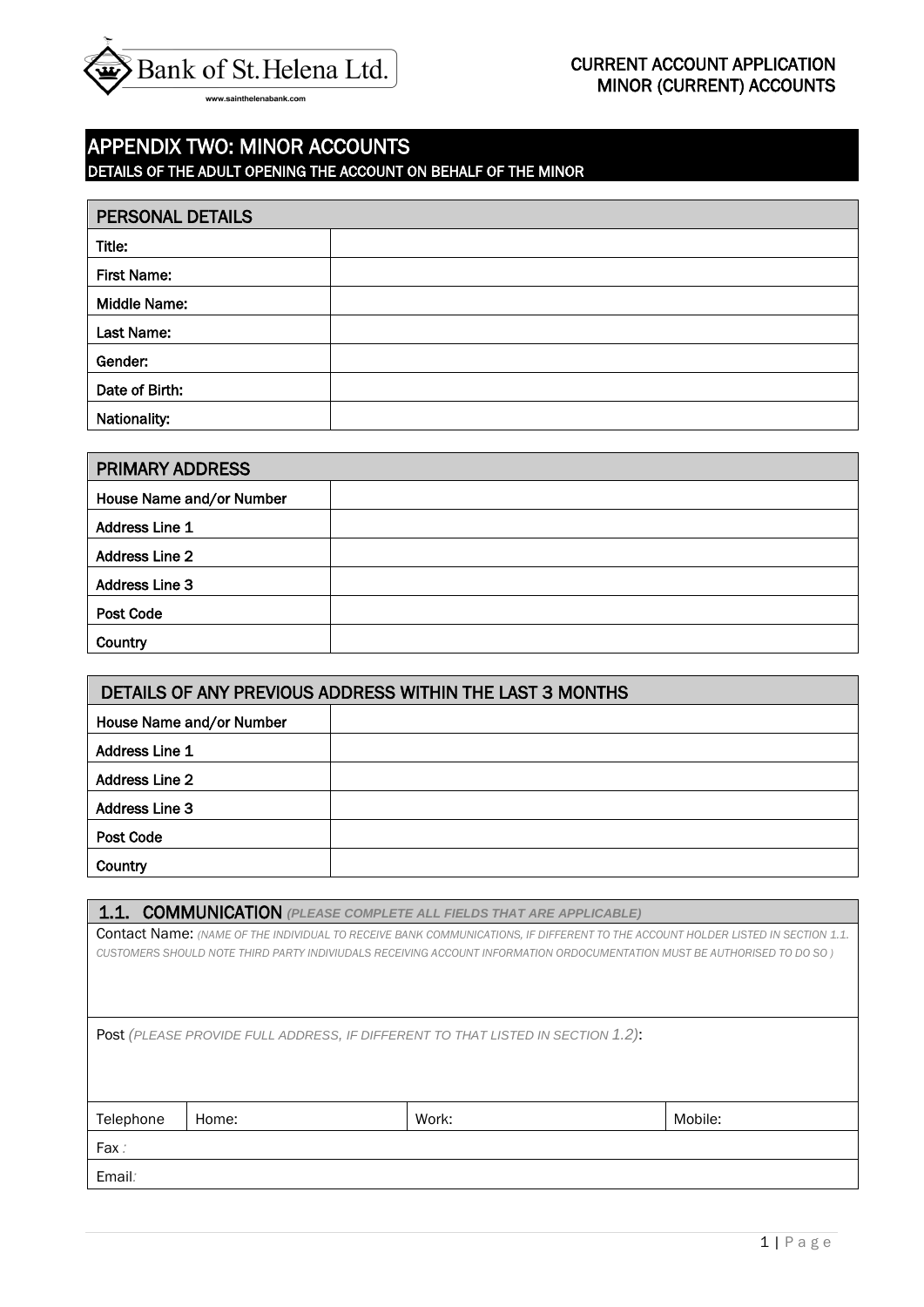

## CURRENT ACCOUNT APPLICATION  $\widehat{\Theta}$   $\overline{\Theta}$   $\overline{\Theta}$   $\overline{\Theta}$   $\overline{\Theta}$   $\overline{\Theta}$   $\overline{\Theta}$   $\overline{\Theta}$   $\overline{\Theta}$   $\overline{\Theta}$   $\overline{\Theta}$   $\overline{\Theta}$   $\overline{\Theta}$   $\overline{\Theta}$   $\overline{\Theta}$   $\overline{\Theta}$   $\overline{\Theta}$   $\overline{\Theta}$   $\overline{\Theta}$   $\overline{\Theta}$   $\overline{\Theta}$   $\overline{\Theta}$   $\overline{\Theta}$   $\overline{\Theta}$   $\overline{\$

## EMPLOYMENT AND INCOME DETAILS

| Employed                                                   | Unemployed             |                                       |  |
|------------------------------------------------------------|------------------------|---------------------------------------|--|
| Self-Employed                                              | Other (please specify) |                                       |  |
|                                                            |                        |                                       |  |
| <b>Employer Name:</b>                                      |                        |                                       |  |
| Address Line 1:                                            |                        |                                       |  |
| Address Line 2:                                            |                        |                                       |  |
| Address Line 3:                                            |                        |                                       |  |
| Post Code:                                                 |                        |                                       |  |
| Country:                                                   |                        |                                       |  |
| <b>Nature or Business</b> (in which you are employed):     |                        |                                       |  |
| <b>Occupation</b> (your Position within the organisation): |                        |                                       |  |
| <b>Salary:</b> (please tick if appropriate)                |                        | Pension: (please tick if appropriate) |  |

Any other Source of Income: (please tick if appropriate)

### SUPPORTING DOCUMENTATION

#### Proof of identification

Individuals holding St Helenian Status are required to provide photo identification or a copy of their birth certificate and verification of current and past postal address (if applicable to 4.1.1).

Individuals without St Helenian Status will be required to provide a current Passport for photo identification, verification of current and past postal address (if applicable to 4.1.1) and proof of long term stay on either St Helena or Ascension Island e.g. Letter of Employment, Contract, etc.

*(PLEASE INDICATE BELOW WHICH DOCUMENTATION HAS BEEN PROVIDED BY TICKING THE APPROPRIATE BOXES)*

| <b>Proof of identity</b> (Applicable for all Account Holders) |  |
|---------------------------------------------------------------|--|
| <b>Birth Certificate</b>                                      |  |
| Valid Passport                                                |  |
| Other e.g. Marriage Certificate (PLEASE SPECIFY)              |  |

Confirmation of address (All Account opening customers) Utility bill (for current and past address) Tax bill Other *(PLEASE SPECIFY)*

Proof of Long Term Stay (for Non-St Helenian residents only)

Letter of Employment (for contracted, non-St Helenian employees)

Letter of Introduction (for partners of St Helenians and partners/spouses of contracted, non St Helenians)

Letter of Permission from Parent/Guardian of the Minor